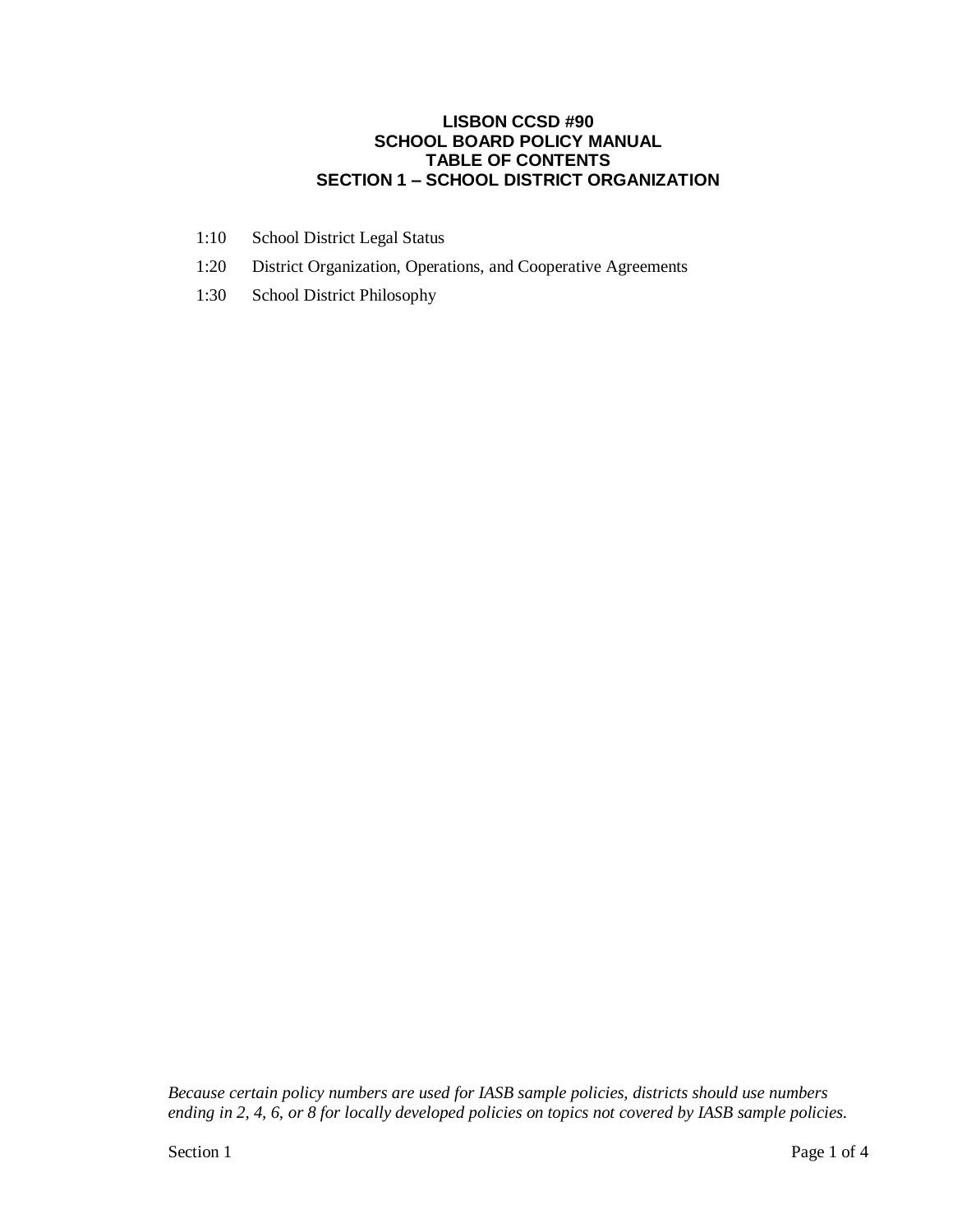#### **School District Legal Status**

The Illinois Constitution requires the State to provide for an efficient system of high quality public educational institutions and services in order to achieve the educational development of all persons to the limits of their capabilities.

The General Assembly has implemented this mandate through the creation of school districts. The District is governed by the laws for school districts serving a resident population of not fewer than 1,000 and not more than 500,000.

The School Board constitutes a body corporate that possesses all the usual powers of a corporation for public purposes, and in that name may sue and be sued, purchase, hold and sell personal property and real estate, and enter into such obligations as are authorized by law.

| LEGAL REF.:        | Ill. Constitution, Art. X, Sec. 1.<br>105 ILCS $5/10-1$ et seq.                                     |
|--------------------|-----------------------------------------------------------------------------------------------------|
| <b>CROSS REF.:</b> | 2:10 (School District Governance), 2:20 (Powers and Duties of the School Board;<br>Indemnification) |
| ADOPTED:           | December 8, $2014$                                                                                  |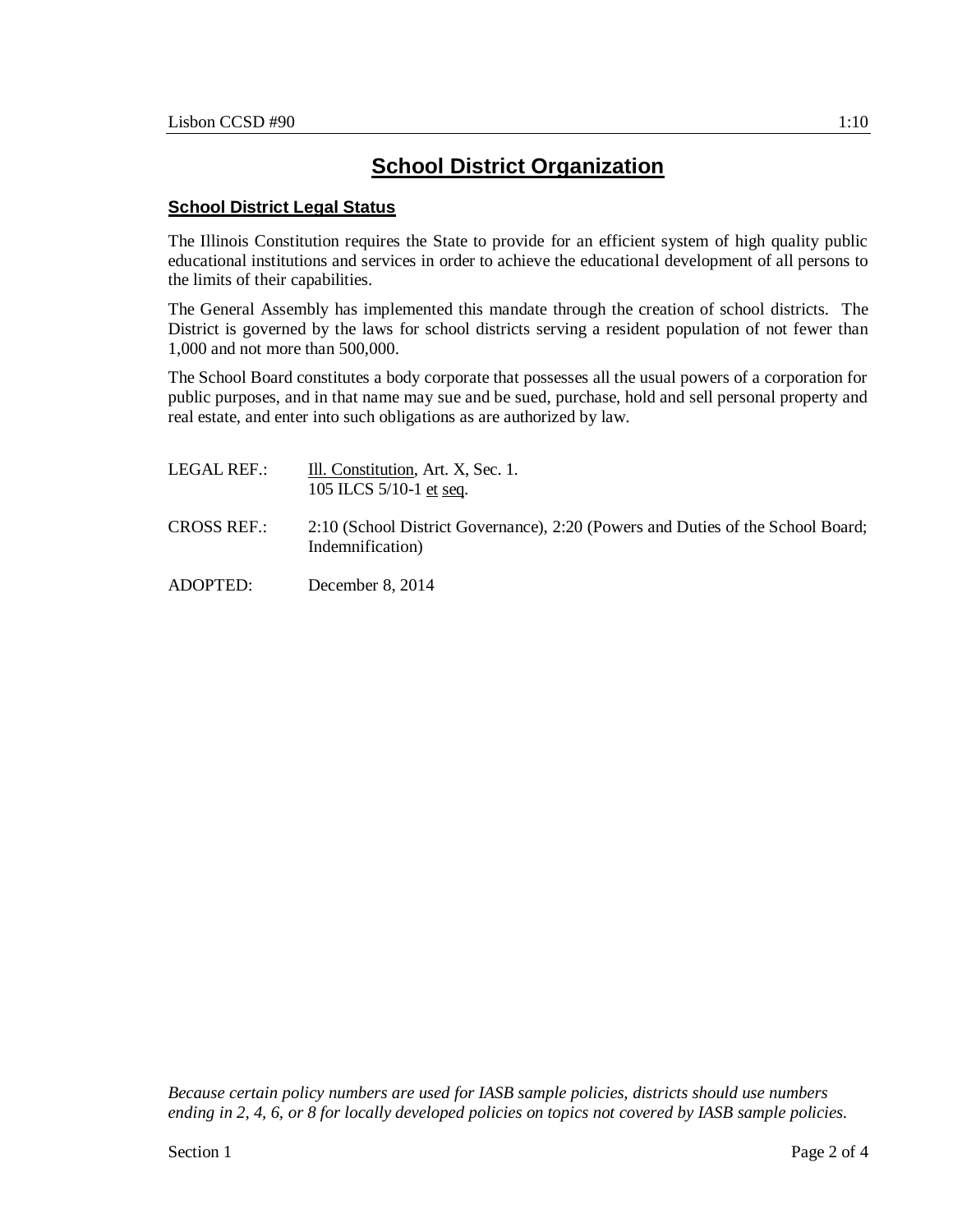## **School District Organization**

#### **District Organization, Operations, and Cooperative Agreements**

The District is organized and operates as an Elementary District serving the educational needs of children in grades K through 8 and others as required by the School Code.

The District enters into and participates in joint programs and intergovernmental agreements with units of local government and other school districts in order to jointly provide services and activities in a manner that will increase flexibility, scope of service opportunities, cost reductions, and/or otherwise benefit the District and the community. The Superintendent shall manage these activities to the extent the program or agreement requires the District's participation, and shall provide periodic implementation or operational data and/or reports to the School Board concerning these programs and agreements.

| LEGAL REF.: | Ill. Constitution, Art. VII, Sec. 10. |
|-------------|---------------------------------------|
|             | 5 ILCS 220/1 et seq.                  |

ADOPTED: December 8, 2014